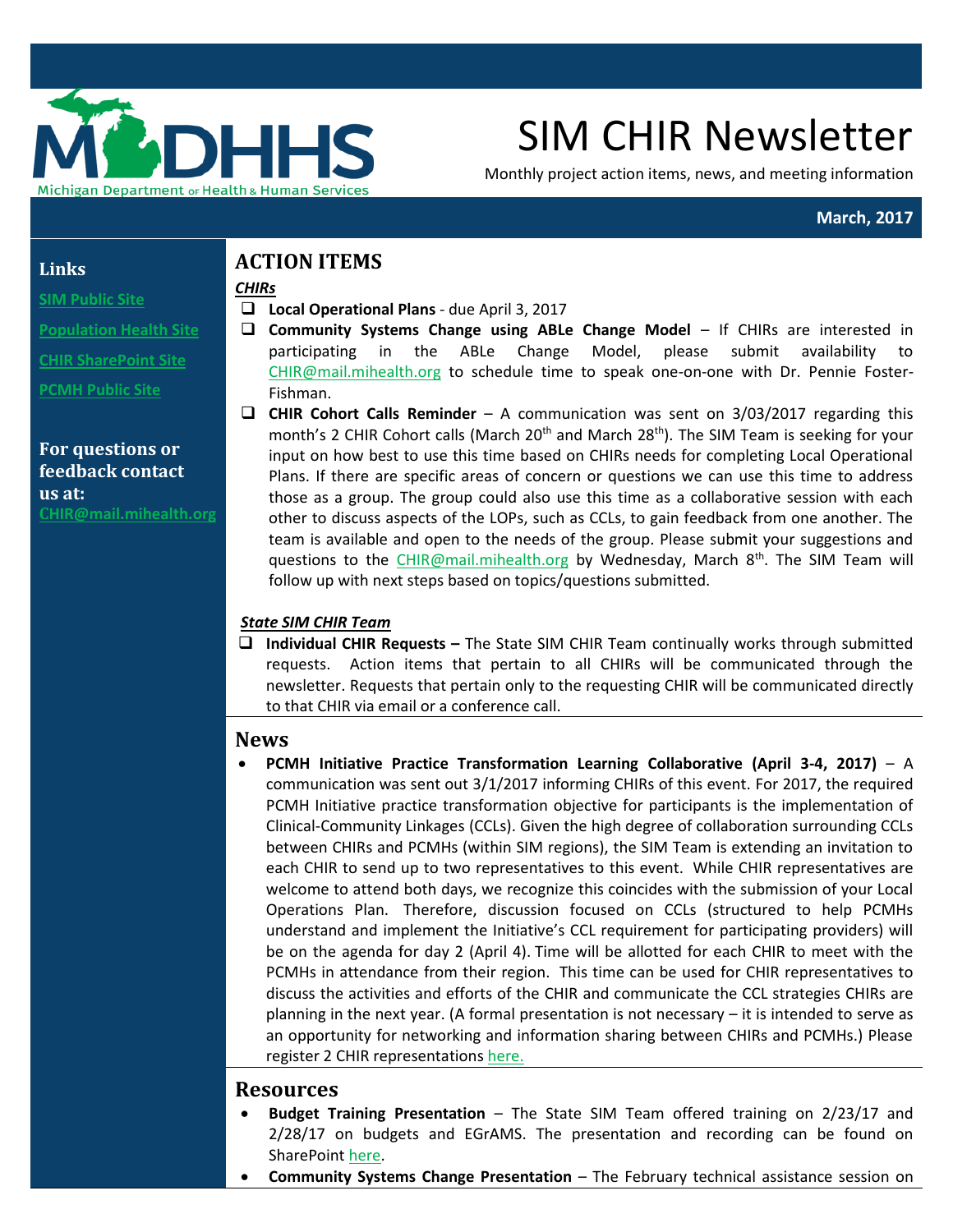2/28/2017 focused on community systems change using ABLe Change Model presented by Dr. Pennie Foster-Fishman. The presentation and recording can be found on SharePoint [here.](https://stateofmichigan.sharepoint.com/teams/dhhs/bic/msacss/SIM/All%20CHIRs/Resources/Presentations/2017.02.28%20Community%20Systems%20Change%20TA%20Presentation.pdf)

- **PCMH and Clinical-Community Linkages Presentation** A presentation was given on 3/02/2017 on the PCMH role in Clinical-Community Linkages. The presentation can be found on SharePoint [here.](https://stateofmichigan.sharepoint.com/teams/dhhs/bic/msacss/SIM/All%20CHIRs/Resources/Presentations/2017.03.02%20SIM%20PCMH%20Initiative%20CCL%20for%20CHIRs.pdf)
- **Technology Guidance** A communication was sent out 2/23/2017 regarding additional technology guidance. This document can be found on SharePoin[t here.](https://stateofmichigan.sharepoint.com/teams/dhhs/bic/msacss/SIM/_layouts/15/WopiFrame.aspx?sourcedoc=%7B452E1F54-1B70-46B4-8970-2E992D75DECC%7D&file=SIM%20CHIR%20Technology%20Guidance%2002.21.17.docx&action=default)
- **Community Health Needs Report** A communication was sent out 2/27/2017 containing the Community Health Needs Report template. It is not a requirement for CHIRs to use this template, however, please use the template as guidance for content expectations. This template can be found on SharePoint [here.](https://stateofmichigan.sharepoint.com/teams/dhhs/bic/msacss/SIM/_layouts/15/WopiFrame.aspx?sourcedoc=%7B04B2F6BA-0C8C-46D2-B8CE-D9E457C1B89F%7D&file=Community%20Health%20Needs%20Report%20Template.docx&action=default)
- **Participation Guide Section Updates**  A communication was sent on 3/01/2017 regarding the updated sections to the Participation Guide. This document can be found on SharePoint [here.](https://stateofmichigan.sharepoint.com/teams/dhhs/bic/msacss/SIM/All%20CHIRs/CHIR%20Participiation%20Guide%20Materials/CHIR%20Participation%20Guide%20Section%20Updates.pdf)
- **Does your Backbone Organization Sustain Itself Without Relying Entirely on Grants?** ReThink Health seeks examples of backbone organizations and multi-sector partnerships that are paid for the value they provide[. ReThink Health Article March 3, 2017](https://www.rethinkhealth.org/the-rethinkers-blog/does-your-backbone-organization-sustain-itself-without-relying-entirely-on-grants/)

## **UPCOMING MEETING INFORMATION**

#### *All CHIR Calls*

- **CHIR Backbone Organization Cohort Status Call CANCELED**
- **March 20, 2017 2:00-3:00pm CHIR Backbone Organization Cohort Collaboration Call**
	- o *Meeting Information USA Toll-Free :* 877-411-9748 *Access Code:* 5781074 *WebEx (If needed):* [https://www.connectmeeting.att.com](https://www.connectmeeting.att.com/)
- **March 28, 2017 9:00-10:30am CHIR TA Call**
	- o *Meeting Information USA Toll-Free :* 877-411-9748 *Access Code:* 5781074 *WebEx (If needed):* [https://www.connectmeeting.att.com](https://www.connectmeeting.att.com/)

#### *Individual CHIR Calls*

- **March 10, 2017 10:00-11:00am: Jackson**
- **March 13, 2017 1:30-2:30pm: Muskegon**
- **March 13, 2017 3:30-4:30pm: Washtenaw/ Livingston**
- **March 16 2017 1:00-2:00pm: Genesee**
- **March 21, 2017 2:30-3:30pm: Northern**